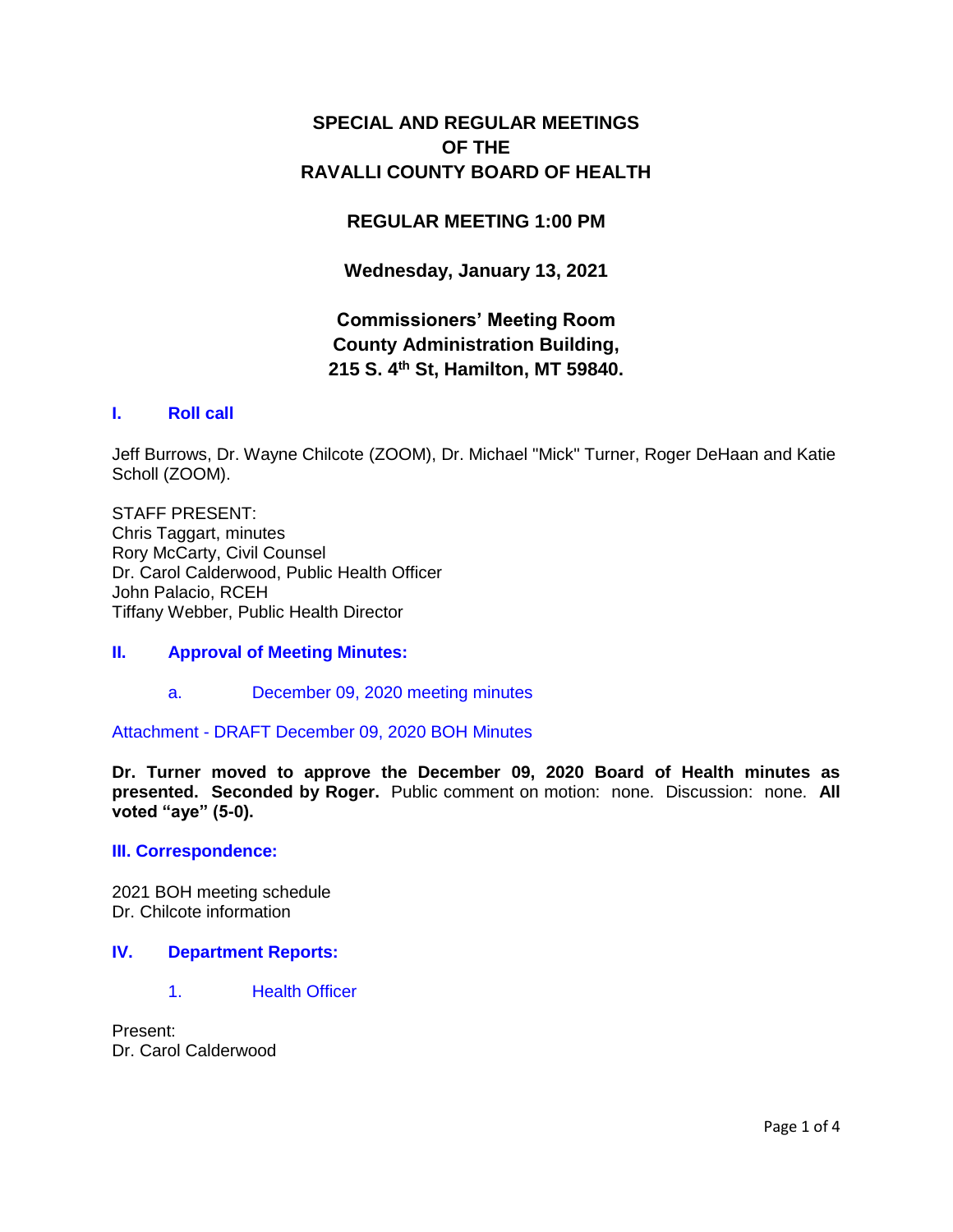2. [Public Health Nurse's Report/Emergency Preparedness/WIC o COVID](http://ravalli-mt.granicus.com/wordlinkreceiver.php?clip_id=1eded3e1-ad04-4a03-8597-7e46afcb906a&meta_id=02f2bda8-17e4-46cb-a498-205cce8a99ec&time=324)  [update](http://ravalli-mt.granicus.com/wordlinkreceiver.php?clip_id=1eded3e1-ad04-4a03-8597-7e46afcb906a&meta_id=02f2bda8-17e4-46cb-a498-205cce8a99ec&time=324)

[Attachment -](http://ravalli-mt.granicus.com/DocumentViewer.php?file=ravalli-mt_a7b0ddb6d285f7cdbd01dd4280d87a41.pdf) PHN 1 of 2

[Attachment -](http://ravalli-mt.granicus.com/DocumentViewer.php?file=ravalli-mt_b84af1b663a9f37509f7367e75a27b1f.pdf) PHN 2 of 2

Present: Tiffany Weber, Public Health Director

3. [Environmental Health](http://ravalli-mt.granicus.com/wordlinkreceiver.php?clip_id=1eded3e1-ad04-4a03-8597-7e46afcb906a&meta_id=8dd02bfd-7b6d-477c-88f6-25f7f2ac0233&time=1582) Report

Present: John Palacio, RCEH

4. [Tobacco Coordinator Report](http://ravalli-mt.granicus.com/wordlinkreceiver.php?clip_id=1eded3e1-ad04-4a03-8597-7e46afcb906a&meta_id=26245ea2-db2c-4b83-aac2-22e2d37b7a9b&time=1781)

None.

Well issues in the Grantsdale area: Public comment: Skip Olsen, Ravalli Drilling Leroy Powell

### **No BOH action taken.**

#### **VI. [Old Business:](http://ravalli-mt.granicus.com/wordlinkreceiver.php?clip_id=1eded3e1-ad04-4a03-8597-7e46afcb906a&meta_id=fd7b07b6-8cfe-4161-a96c-00029ff1ae9b&time=2782)**

a. [Draft Questions for MDEQ](http://ravalli-mt.granicus.com/wordlinkreceiver.php?clip_id=1eded3e1-ad04-4a03-8597-7e46afcb906a&meta_id=ffb87356-4e62-40f2-af0c-89c55588d302&time=2844)

Present: Ran Pigman Greg Dowdy Skip Chisholm Ed Brennanon Scott Wanner Mike Kent

Zoom attendees: Mandy Snook Dwight Easton Angela Previte Sherry Shipley Jim Bachand

#### **BOH consensus: Questions for DEQ**

- 1. Can the County modify a definition/procedure from DEQ4 or ARMs to accommodate local conditions?
	- a. Specifically, definition of bedroom vague in DEQ4, we proposed using definition of bedroom as "any room primarily used for sleeping"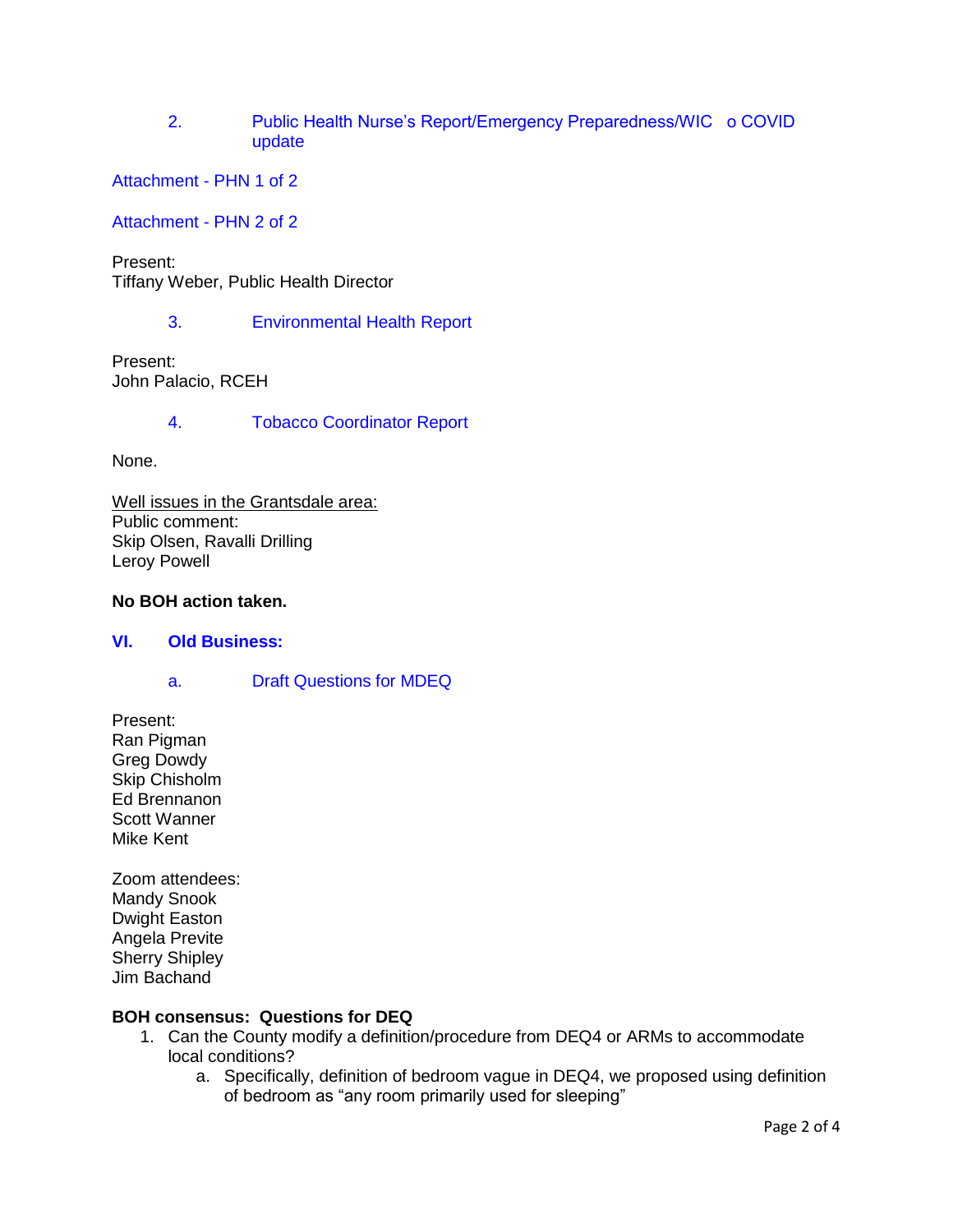- b. In current definition of bedroom, does the term "may", give local jurisdiction judgement on determination of bedrooms
- c. Groundwater monitoring on sloped/mounded terrain
- 2. Permissibility of allowing functioning, non-conforming systems that are in violation of permit to continue and if so under what conditions.
	- a. Pumping schedule, flow meter, deed restriction
- 3. Is Circular DEQ 4 used as a literal regulatory document or open to interpretation by local health boards?
	- a. Example circular DEQ 4 definition of a bedroom?
	- b. Fail / Failing System
	- c. If a system is accepting effluent flow is it considered failed?
	- d. Is the addition of a 'perceived' single bedroom (room that may look like bedroom but is for office/den) considered a substantial change?

#### b. [DRAFT WW regulations](http://ravalli-mt.granicus.com/wordlinkreceiver.php?clip_id=1eded3e1-ad04-4a03-8597-7e46afcb906a&meta_id=86de6377-08e6-4be7-9f5e-3afef8cf95ec&time=8744)

#### BOH Meeting Schedule:

- BOH Special Meeting with MDEQ for questions: Thursday, January 28, 2021 9:00 AM 10:00 AM
- BOH Special Meeting: Thursday, January 28, 2021 immediately following the MDEQ meeting, to include review of the final draft Wastewater Regulations
- BOH meeting: Wednesday, February 10, 2020 at 1:00 PM, continued review of the final draft Wastewater Regulations
- BOH Special Meeting: Wednesday, February 17, 2021 at 1:00 PM First reading of final draft Wastewater Regulations
- BOH Special Meeting: Wednesday, March 03, 2021 at 1:00 PM Second reading of final draft Wastewater Regulations

#### **V. [New Business:](http://ravalli-mt.granicus.com/wordlinkreceiver.php?clip_id=1eded3e1-ad04-4a03-8597-7e46afcb906a&meta_id=0b2bc690-7d74-432e-b5c7-375e2040e0d4&time=8750)**

a. Public Health Officer – annual salary

Dr. Carol Calderwood Rory McCarty, Civil Counsel

**Dr. Turner moved to approve a \$60.00 per hour, retro-activated back to March 15, 2020; then increase to \$70.00 per hour, starting the next pay period, upon BCC review and budget approval, to include additional hours to be submitted by Dr. Calderwood. Seconded by Katie.** Public comment on motion: Skip Chisholm. Discussion: Jeff, Dr. Turner, Roger, Katie, Dr. Chilcote, Rory McCarty and Dr. Calderwood. **Dr. Turner, Dr. Chilcote, Katie and Roger voted "aye", Jeff voted "nay"; motion passed (4-1).**

#### **[VII. Public Comment](http://ravalli-mt.granicus.com/wordlinkreceiver.php?clip_id=1eded3e1-ad04-4a03-8597-7e46afcb906a&meta_id=6fb958d7-e54c-47ca-9126-e46b2990f32e&time=11439)**

Skip Chisholm

#### **[VIII. Next Meeting/Public Hearing: February 10, 2021](http://ravalli-mt.granicus.com/wordlinkreceiver.php?clip_id=1eded3e1-ad04-4a03-8597-7e46afcb906a&meta_id=a28ad41e-72cd-47da-a02c-09d092bd4c10&time=11881)**

#### **IX. [Meeting Adjournment](http://ravalli-mt.granicus.com/wordlinkreceiver.php?clip_id=1eded3e1-ad04-4a03-8597-7e46afcb906a&meta_id=e9580644-06c8-40ba-9b21-83fab6edef50&time=11884)**